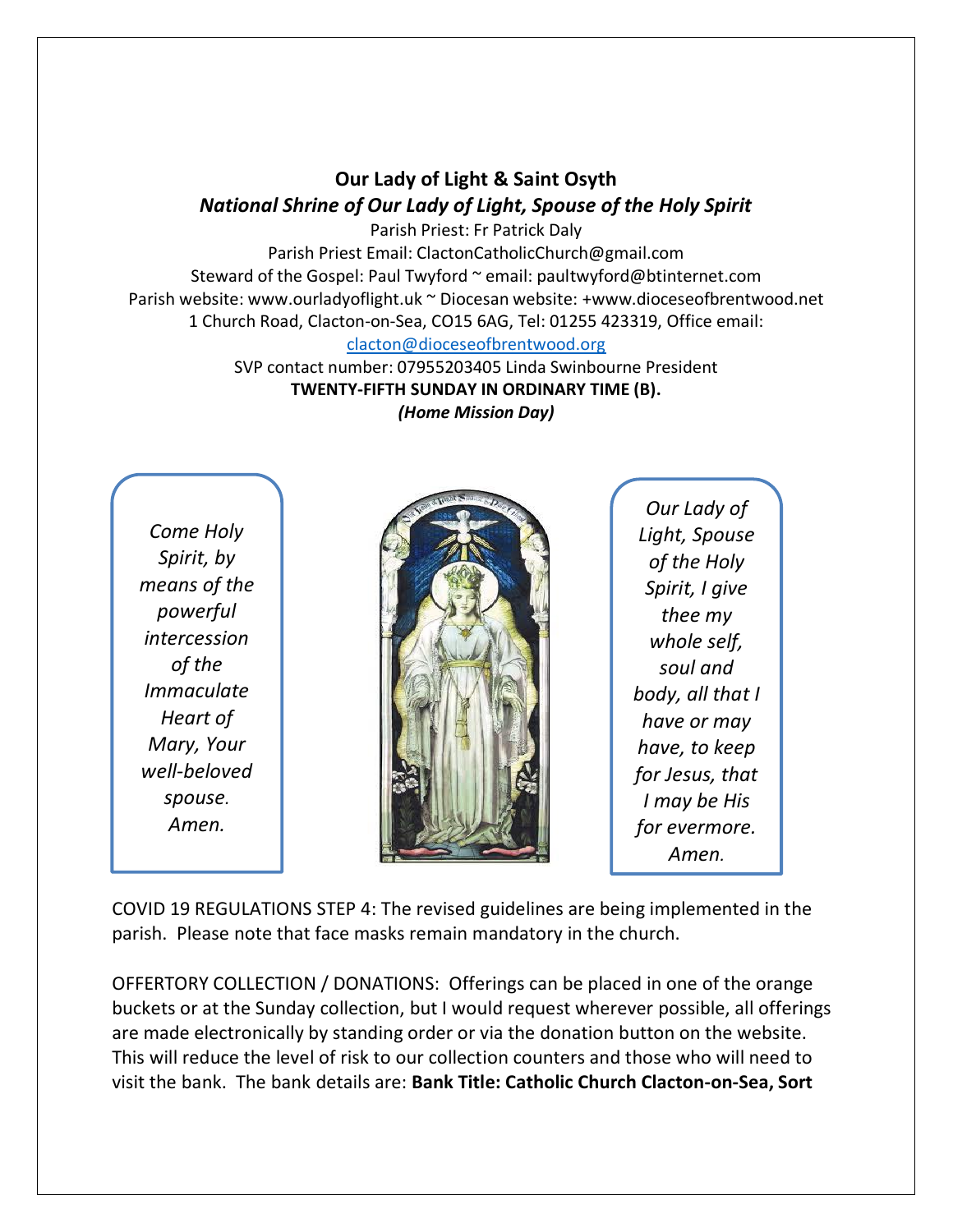**Code 401322, Account Number: 41020463.** Members of the gift-aid scheme should quote their name and gift aid number in the Reference. Funds received last week:

Electronic Offerings £515.00 of which £220.00 was gift aided.

Collection Offerings £492.33 of which £16.00 was gift aided.

Catholic Education £96.40 of which £54.50 was gift aided.

Thank you for your generosity, for Gift Aiding your offerings, and for your support of the Parish. Fr Patrick.

## MARK: 9:30-37

In today's Gospel from Mark, Jesus wished to instruct His disciples without the distractions of the crowds. Jesus was coming to the end of His earthly ministry. He wanted to now concentrate on the preparation of His disciples for their ministry following His death and Resurrection.

Jesus explicitly told the disciples that He would be delivered into the hands of men; they would put Him to death and after three days He would rise again. This was the second occasion that Jesus had predicted His passion to the disciples. We are told that they did not understand and were afraid to ask him.

They needed to understand that Jesus had to suffer and die. This was His mission. God sent His only Son into the world to be the sacrifice for the redemption of humanity. It is through His Cross and Resurrection that we are granted forgiveness for our sins and offered the gift of eternal life.

All disciples of Jesus Christ must understand that we follow Him both to His Cross and to His Resurrection. There cannot be any Resurrection without an embrace of the Cross. The disciples at Capernaum were looking forward to glory, power, prestige, and position in society. Jesus was offering them humiliation, suffering and the Cross!

In answering the disciples' arguments about which of them was the greatest, Jesus took a little child in His arms and said, 'Anyone who welcomes one of these little children in my name, welcomes me, and anyone who welcomes me welcomes not me but the one who sent me.' In first century Palestine a child had no rights in society. The child was a symbol of powerlessness and vulnerability. Those who are disciples of Jesus must be a servant to all. They must identify themselves with the lowly. The followers of Jesus Christ must rely on God's strength and not on their own resources.

What is the message of the Gospel today? If we are to be disciples of Jesus Christ, we must live as He lived on earth. We will not achieve our redemption through seeking world power and prestige. We can only achieve our redemption by recognizing our total dependence on the love and mercy of God.

CONFIRMATION PROGRAMME 2022. Any young person wishing to receive the Sacrament of Confirmation in 2022 should make a request in writing to Fr Patrick. To qualify for the 2022 programme, the young person must be currently in Year 9 or above.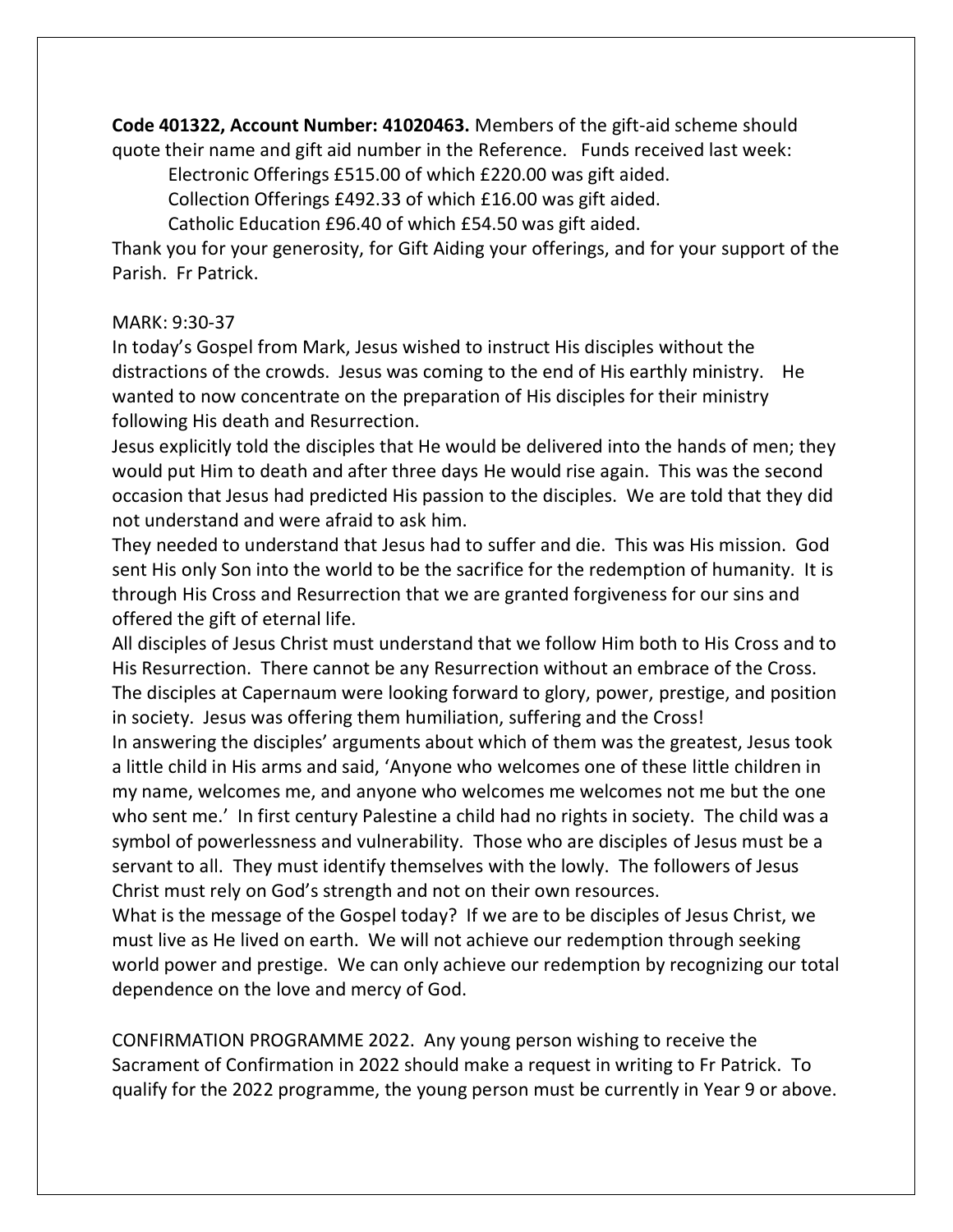The family must complete a Parish Registration Form. The closing date for applications is 31st October 2021.

ADULT CATECHESIS: A formal programme of adult catechesis will commence on Monday  $11<sup>th</sup>$  October 2021 at 7.00 pm in the parish hall. The course is strictly for the following:

- 1. Adults interested in becoming Catholics.
- 2. Adults wishing to receive their First Holy Communion and Sacrament of Reconciliation.
- 3. Adults wishing to receive the Sacrament of Confirmation.

The sessions will be held every two weeks during term time. There is no need to register in advance, simply turn-up on the evening. Please speak to Fr Patrick for further information.

FIRST HOLY COMMUNION PROGRAMME: The welcome Mass and meeting takes place in the church at 9.30 am on Saturday 18<sup>th</sup> September.

FR PATRICK: Will be away from the parish for 2 weeks commencing Monday 20th September. Fr Gerald Gosling will be providing cover.

WEEKDAY MASS TIME: The time of Mass will be changing from 9.30 am to 9.00 am with effect from 4<sup>th</sup> October 2021. The Saturday morning Mass will remain at 9.30 am. Thank you for your support and understanding. Fr Patrick.

HOME MISSION SUNDAY: There will be a second collection this weekend. You can give in the black buckets or on-line quoting 'home mission'.

FUNERALS: The following funerals are taking place:

- Tuesday 5<sup>th</sup> October: Mary Gilgallon Dec'd
- Wednesday 6<sup>th</sup> October: Jennie Hughes Dec'd
- Thursday  $7<sup>th</sup>$  October: Thelma Champion Dec'd.

Please pray for the repose of their souls and for their grieving families.

ASSISTED DYING BILL: The bill introduced in the House of Lords by Baroness Meacher will be debated on 22<sup>nd</sup> October. Please register your objections on: parliament.uk/getinvolved/contact-an-mp-or-lord/

THE YOUTUBE BIBLE TIMELINE COURSE: Commences on 29th September 2021. For more information and to register go to: [www.comeandsee.org](http://www.comeandsee.org/)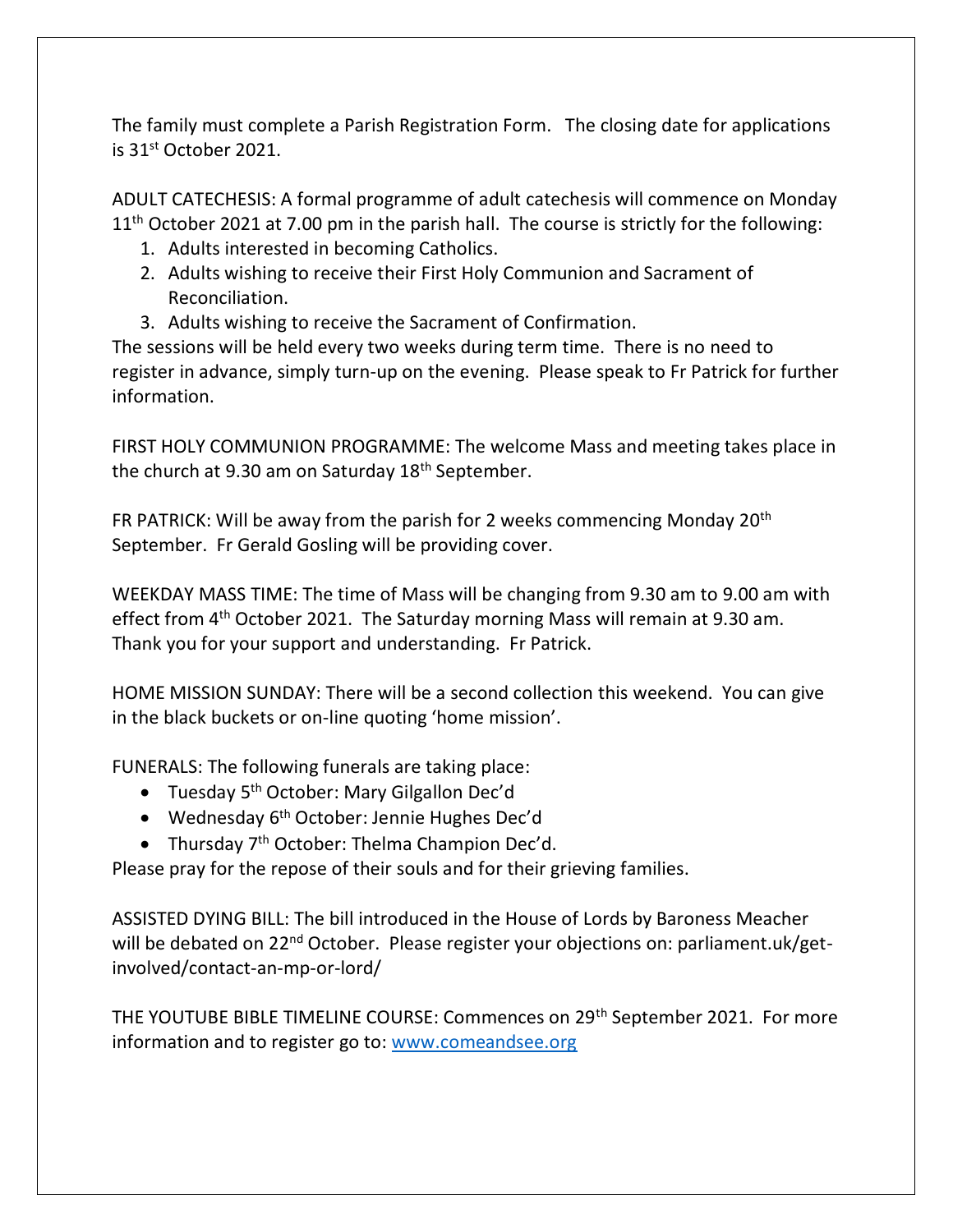STELLA MARIS: I have received a letter thanking the parish for its generous donation of £199.55 on Sea Sunday.

FR DOMINIC HOWARTH: Cycling for charity in support of the Brentwood Catholic Children's Society. To sponsor go to: [www.justgiving.com/crowdfunding/frdominic5000at50](http://www.justgiving.com/crowdfunding/frdominic5000at50)

ONLINE RETREAT: Living 'Laudato Si': your parish and your planet 15th to 18th October. Retreat opened by Bishop Alan Williams. Register: [margaret@boarbankhall.org.uk](mailto:margaret@boarbankhall.org.uk)

| Saturday 18 <sup>th</sup> September. | 9.30 am.              | <b>MASS: Helen Wheatley</b>       |
|--------------------------------------|-----------------------|-----------------------------------|
|                                      |                       | Birthday                          |
|                                      |                       | Tara.                             |
| Saturday 18 <sup>th</sup> September. | 11.00 am to 12.00 am. | <b>SACRAMENT OF</b>               |
|                                      |                       | <b>RECONCILIATION:</b>            |
|                                      |                       | Confessions will be heard in      |
|                                      |                       | the Sacristy. Please tell the     |
|                                      |                       | Steward that you wish to go       |
|                                      |                       | to confession.                    |
| Saturday 18 <sup>th</sup> September. | 11.00 am to 1.00 pm.  | Church is open for private        |
|                                      |                       | prayer with Exposition of the     |
|                                      |                       | <b>Blessed Sacrament.</b>         |
| Saturday 18 <sup>th</sup> September. | 12.00 pm.             | THE HOLY ROSARY                   |
| Saturday 18 <sup>th</sup> September. | 6.00 pm.              | <b>MASS: Sr Moira Intentions.</b> |
| Vigil of Twenty-Fifth Sunday         |                       |                                   |
| in Ordinary Time (B)                 |                       |                                   |
| Sunday 19th September.               | 8.30 am.              | <b>MASS: Anne Keston RIP</b>      |
| Twenty-Fifth Sunday in               |                       | Mum & Family (J Keston).          |
| Ordinary Time (B)                    |                       |                                   |
| (Home Mission Sunday)                |                       |                                   |
| Sunday 19 <sup>th</sup> September.   | 10.30 am.             | <b>MASS: Julie Lee Intentions</b> |
|                                      | <b>FAMILY MASS</b>    | Lauren Lee.                       |
|                                      |                       |                                   |
| Saturday 25 <sup>th</sup> September. | 9.30 am.              | MASS: Rose Twyford RIP            |
|                                      |                       | Paul Twyford.                     |
| Saturday 25 <sup>th</sup> September. | 11.00 am to 12.00 am. | <b>SACRAMENT OF</b>               |
|                                      |                       | <b>RECONCILIATION:</b>            |
|                                      |                       | Confessions will be heard in      |
|                                      |                       | the Sacristy. Please tell the     |

**THIS WEEK'S SERVICES.**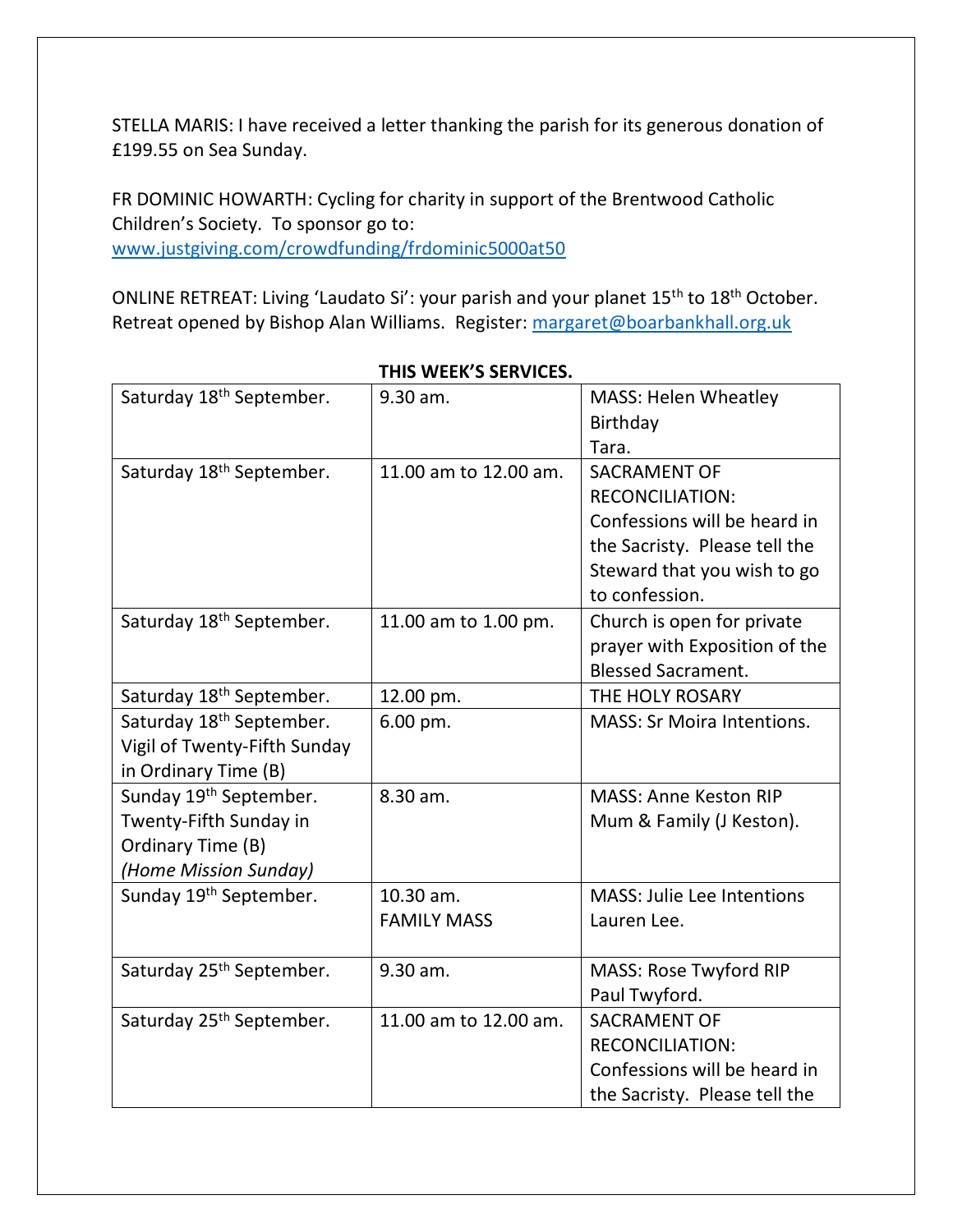|                                                                                                       |                                 | Steward that you wish to go<br>to confession.                                                                                                                   |
|-------------------------------------------------------------------------------------------------------|---------------------------------|-----------------------------------------------------------------------------------------------------------------------------------------------------------------|
| Saturday 25 <sup>th</sup> September.                                                                  | 11.00 am to 1.00 pm.            | Church is open for private<br>prayer with Exposition of the<br><b>Blessed Sacrament.</b>                                                                        |
| Saturday 25 <sup>th</sup> September.                                                                  | 12.00 pm.                       | THE HOLY ROSARY                                                                                                                                                 |
| Saturday 25th <sup>th</sup> September.<br>Vigil of Twenty-Sixth Sunday<br>in Ordinary Time (B)        | 6.00 pm.                        | <b>MASS: Vera Andrews RIP</b><br>Syd, Sonya & Shane.                                                                                                            |
| Sunday 26 <sup>th</sup> September.<br>Twenty-Sixth Sunday in<br>Ordinary Time (B)<br>(Harvest Sunday) | 8.30 am.                        | MASS: Sarah Murray &<br><b>Charles Roberts RIP</b><br>Sandra & Pat Murray.                                                                                      |
| Sunday 26 <sup>th</sup> September.                                                                    | 10.30 am.<br><b>FAMILY MASS</b> | <b>MASS: Brendan &amp; Neillie</b><br><b>Herlihy Anniversary</b><br>Brendan Herlihy.                                                                            |
| Saturday 2 <sup>nd</sup> October 2021.<br><b>Memorial of The Holy</b><br>Guardian Angels.             | 9.30 am.                        | <b>MASS: Terry Lewis RIP</b><br>Lee Family.                                                                                                                     |
| Saturday 2 <sup>nd</sup> October 2021.                                                                | 11.00 am to 12.00 am.           | <b>SACRAMENT OF</b><br><b>RECONCILIATION:</b><br>Confessions will be heard in<br>the Sacristy. Please tell the<br>Steward that you wish to go<br>to confession. |
| Saturday 2 <sup>nd</sup> October 2021.                                                                | 11.00 am to 1.00 pm.            | Church is open for private<br>prayer with Exposition of the<br><b>Blessed Sacrament.</b>                                                                        |
| Saturday 2 <sup>nd</sup> October 2021.                                                                | 12.00 pm.                       | THE HOLY ROSARY                                                                                                                                                 |
| Saturday 2 <sup>nd</sup> October 2021.<br>Vigil of Twenty-Seventh<br>Sunday in Ordinary Time (B)      | 6.00 pm.                        | MASS: Amanda Tapping &<br><b>Family Intentions</b><br>Shane Andrews.                                                                                            |
| Sunday 3rd October 2021.<br>Twenty-Seventh Sunday in<br>Ordinary Time (B)                             | 8.30 am.                        | <b>MASS: Christine Simone</b><br>Intentions<br>Pauline Stolen.                                                                                                  |
| Sunday 3rd October 2021                                                                               | 10.30 am.<br><b>FAMILY MASS</b> | <b>MASS: Terry Lewis RIP</b><br>Lee Family.                                                                                                                     |
| Monday 4 <sup>th</sup> October 2021<br>Memorial of St Francis of<br>Assisi, Rel.                      | 9.00 am.                        | <b>MASS: Holy Souls</b><br>Maureen Hughes.                                                                                                                      |